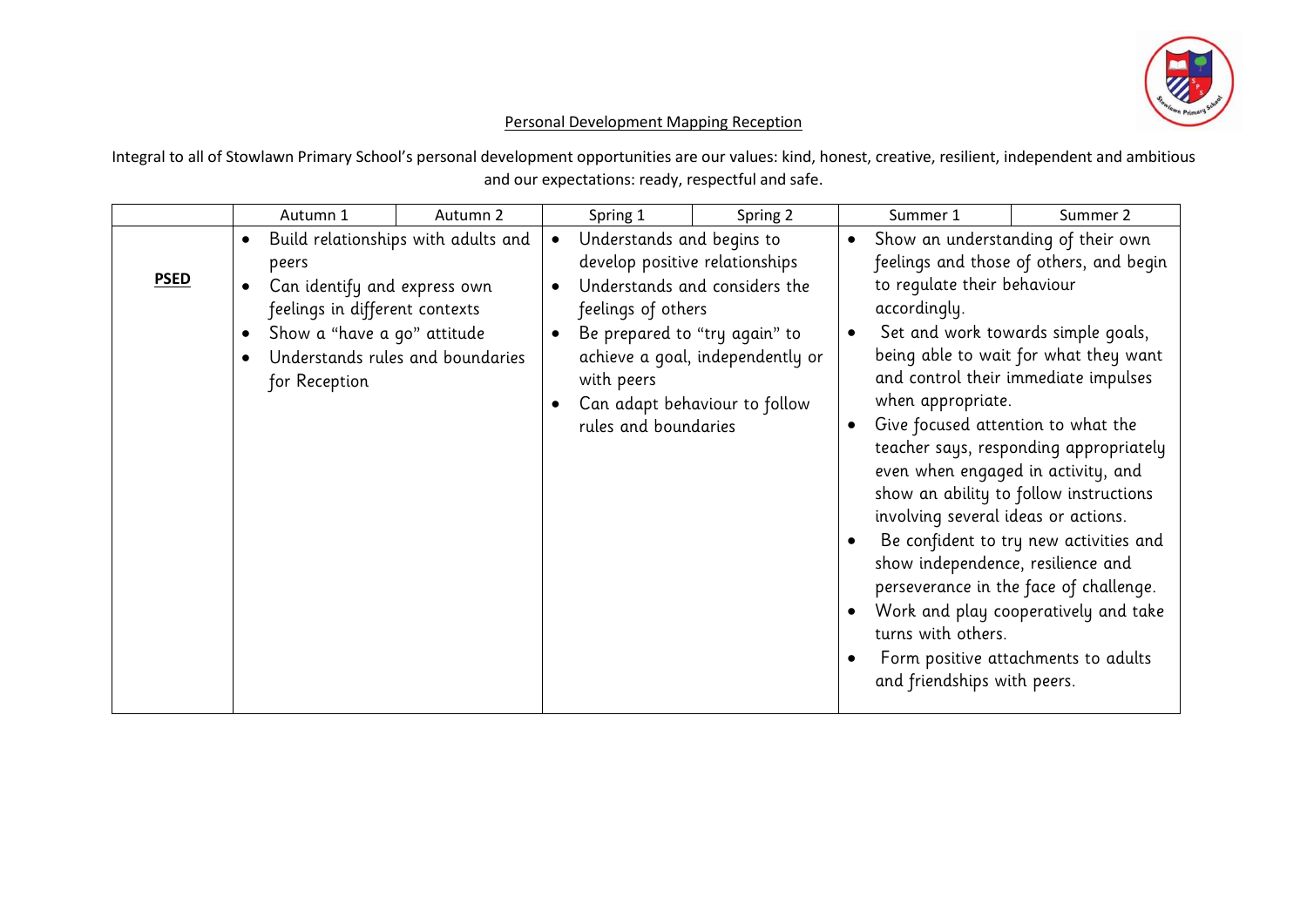| <b>Health</b>                               | Shows awareness of good health<br>$\bullet$<br>and hygiene                                  |                                                                                            | personal needs                                                                    | Can manage basic hygiene and                   | Manage their own basic hygiene and<br>$\bullet$<br>personal needs, including dressing,<br>going to the toilet and understanding<br>the importance of healthy food<br>choices.                                                                                                                                                                |                                 |  |  |
|---------------------------------------------|---------------------------------------------------------------------------------------------|--------------------------------------------------------------------------------------------|-----------------------------------------------------------------------------------|------------------------------------------------|----------------------------------------------------------------------------------------------------------------------------------------------------------------------------------------------------------------------------------------------------------------------------------------------------------------------------------------------|---------------------------------|--|--|
| <b>Fundamental</b><br><b>British Values</b> | Can discuss own interests and<br>$\bullet$<br>opinions<br>Choosing an activity<br>$\bullet$ |                                                                                            | Talk about self in a positive way<br>$\bullet$<br>Voting for a story<br>$\bullet$ |                                                | Show sensitivity to their own and to<br>others' needs<br>Explain the reasons for rules, know<br>right from wrong and try to behave<br>accordingly.<br>Know some similarities and differences<br>between different religious and cultural<br>communities in this country, drawing<br>on their experiences and what has<br>been read in class. |                                 |  |  |
| Let's<br><b>Celebrate</b>                   | Harvest<br>Halloween                                                                        | Diwali<br><b>Bonfire Night</b><br>Remembrance<br>Day<br>Nursery Rhyme<br>Week<br>Christmas | <b>Chinese New Year</b><br>Shrove Tuesday<br><b>Valentines Day</b>                | Easter<br><b>Mothers Day</b><br>World Book Day | Eid<br><b>Fathers Day</b><br>World Environment<br>day                                                                                                                                                                                                                                                                                        | WWF Wear it wild<br>day         |  |  |
| <b>Assemblies</b>                           |                                                                                             |                                                                                            |                                                                                   |                                                |                                                                                                                                                                                                                                                                                                                                              |                                 |  |  |
|                                             | Harvest                                                                                     | Diwali                                                                                     | <b>Chinese New Year</b>                                                           | Mother's Day                                   | Share a story from<br>another                                                                                                                                                                                                                                                                                                                | <b>World Environment</b><br>Day |  |  |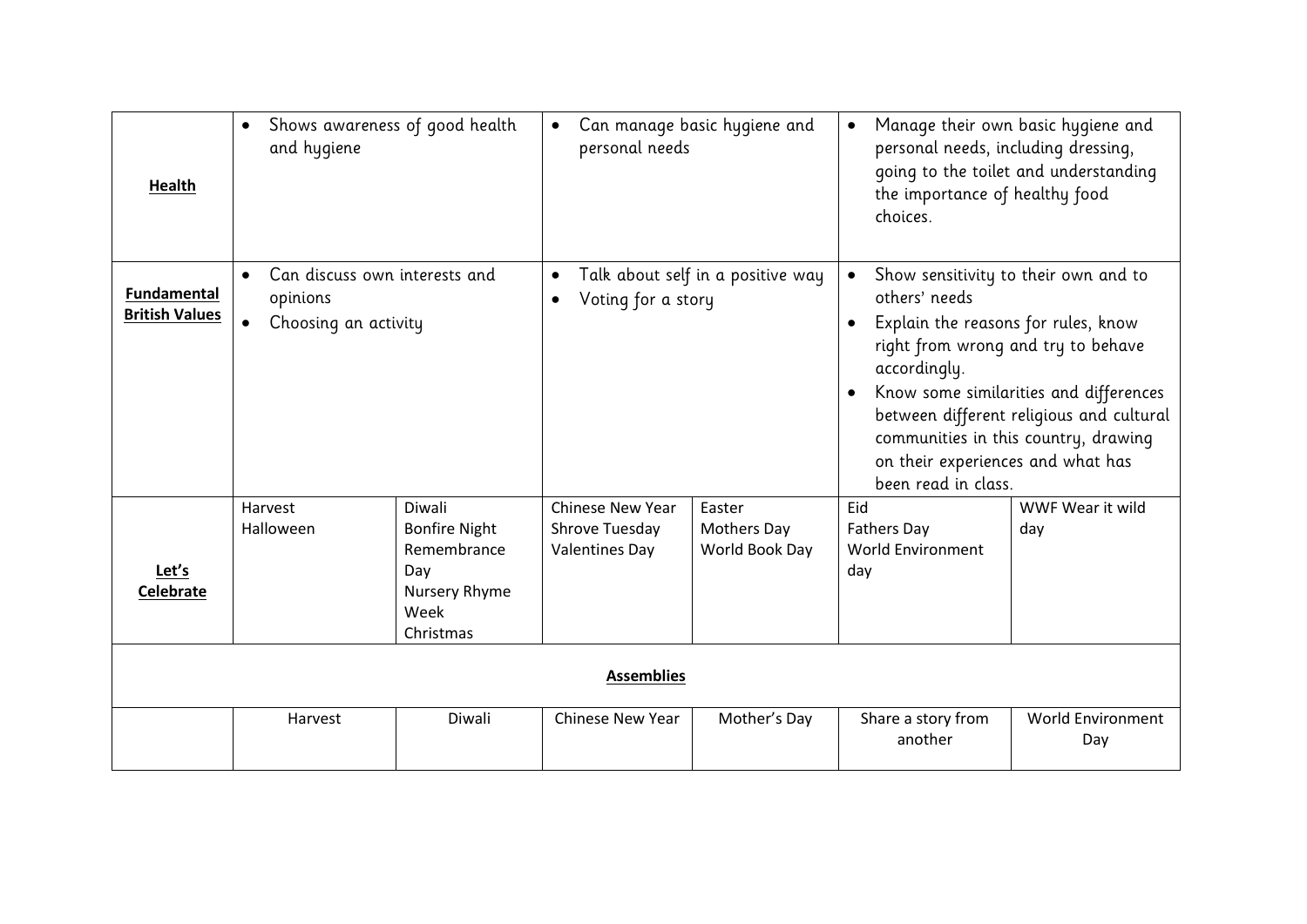| <b>Recycling Week</b>                                          | Remembrance<br>Day                  | New Year's<br><b>Resolutions</b>             | Easter                            | Ramadan                         | <b>Healthy Eating Week</b>                                     |
|----------------------------------------------------------------|-------------------------------------|----------------------------------------------|-----------------------------------|---------------------------------|----------------------------------------------------------------|
| <b>Black History Month</b>                                     | Christmas (Carol<br>service)        | Make your dreams<br>come true day            | Shrove Tuesday /<br>Ash Wednesday | Attendance and<br>Punctuality   | World Refugee Day                                              |
| World Animal Day                                               | <b>Bonfire Night/Fire</b><br>Safety | Martin Luther King<br>Day                    | International<br>Women's Day      | Queen's Jubilee                 | Prejudice - Valuing<br>Diversity                               |
| Mental Health Week                                             | Children In<br>Need/Science<br>Week | Holocaust<br><b>Memorial Day</b>             | St Patrick's Day                  | Attendance and<br>Punctuality   | Launch of NHS                                                  |
| Safety in the<br>Holidays/Halloween/<br><b>Stranger Danger</b> | Anti-Bullying<br>Week               | <b>National Story</b><br><b>Telling week</b> | World Poetry Day                  |                                 | Nelson Mandela Day                                             |
|                                                                | Resilience and<br>Stowlawn 6        |                                              |                                   |                                 | WWF Wear it Wild<br>Day<br>(Endangered<br>species/environment) |
|                                                                | Hannukah                            |                                              |                                   |                                 |                                                                |
|                                                                |                                     | <b>Enrichment Opportunities</b>              |                                   |                                 |                                                                |
|                                                                | Odd Socks Day<br>(Anti-bullying)    | Mini First Aid                               | World Book Day                    | Queen's Jubilee<br>Celebrations | <b>World Environment</b><br>Day Focus                          |
|                                                                |                                     |                                              | Comic Relief                      |                                 | WWF Wear It Wild<br>Day (Endangered<br>species/environment)    |
|                                                                | Children In Need                    |                                              |                                   |                                 | Sports Week                                                    |
|                                                                |                                     |                                              | Craft club                        | Games                           |                                                                |